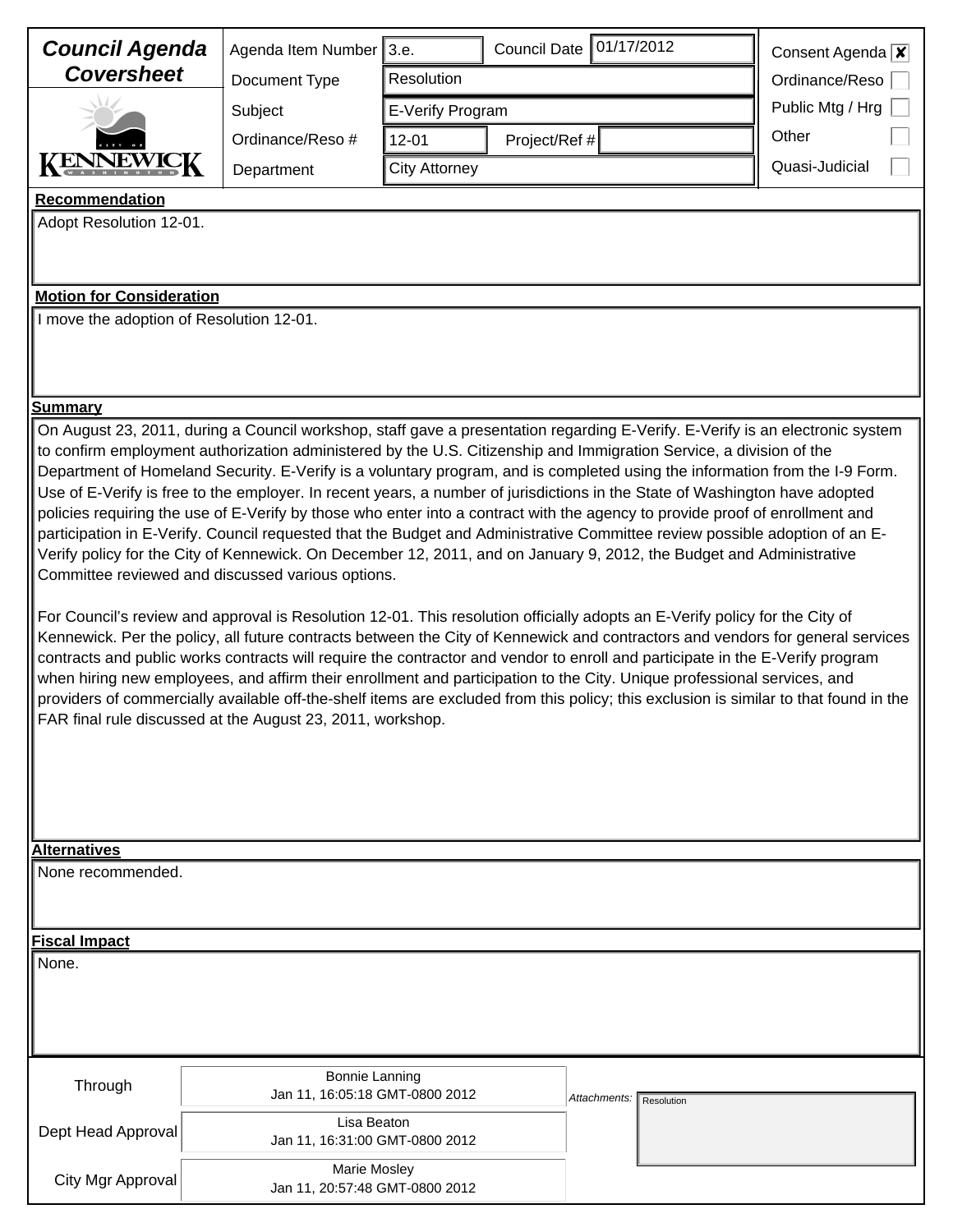## CITY OF KENNEWICK RESOLUTION NO. 12-01

## A RESOLUTION DIRECTING THE CITY OF KENNEWICK'S PARTICIPATION IN THE FEDERAL E-VERIFY PROGRAM; REQUIRING CONTRACTORS AND BUSINESS ENTITIES CONTRACTING WITH THE CITY OF KENNEWICK TO PARTICIPATE IN THE E-VERIFY PROGRAM, AND DIRECTING THE VERIFICATION OF CITY OF KENNEWICK NEW EMPLOYEE ELIGIBILITY THROUGH THE E-VERIFY PROGRAM

WHEREAS, the City of Kennewick has an interest in ensuring that those who contract with the City employ only individuals who are employment eligible; and

WHEREAS, "E-Verify," an internet-based system operated by the Department of Homeland Security, in partnership with the Social Security Administration, is free and voluntary; and

WHEREAS, "E-Verify" is the best means available for determining employment eligibility of new hires and the validity of their Social Security Numbers; and

WHEREAS, it is in the best interest of the security and economic well-being of City residents for a proactive City government upholding Federal immigration and employment laws with the companies it contracts with, and in hiring its own employees; NOW, THEREFORE,

BE IT RESOLVED BY THE CITY COUNCIL OF THE CITY OF KENNEWICK, WASHINGTON that the Council hereby establishes City policy that all future contracts between the City of Kennewick and contractors and vendors for general services contracts and Public Works Contracts shall require the contractors and vendors to enroll and participate in the E-Verify program when hiring their employees, and to affirm its enrollment and participation to the City; and

BE IT FURTHER RESOLVED that this policy shall not apply to unique professional service providers such as architectural, legal, engineering, bonding, banking, investment services, or providers of commercially available off-the-shelf items; and

BE IT FURTHER RESOLVED that the City Manager, with Council approval, may waive these requirements on a case-by-case basis.

PASSED BY THE CITY COUNCIL OF THE CITY OF KENNEWICK, WASHINGTON, this  $17<sup>th</sup>$  day of January, 2012, and signed in authentication of its passage this  $17<sup>th</sup>$  day of January, 2012.

 $\overline{\phantom{a}}$  , which is a set of the set of the set of the set of the set of the set of the set of the set of the set of the set of the set of the set of the set of the set of the set of the set of the set of the set of th

Attest: STEVE C. YOUNG, Mayor

 RESOLUTION NO. 12-01 filed and recorded in the office of the City Clerk of the City of Kennewick, VALERIE J. LOFFLER, City Clerk Washington, this 18<sup>th</sup> day of January, 2012.

RESOLUTION 12-01 - Page 1